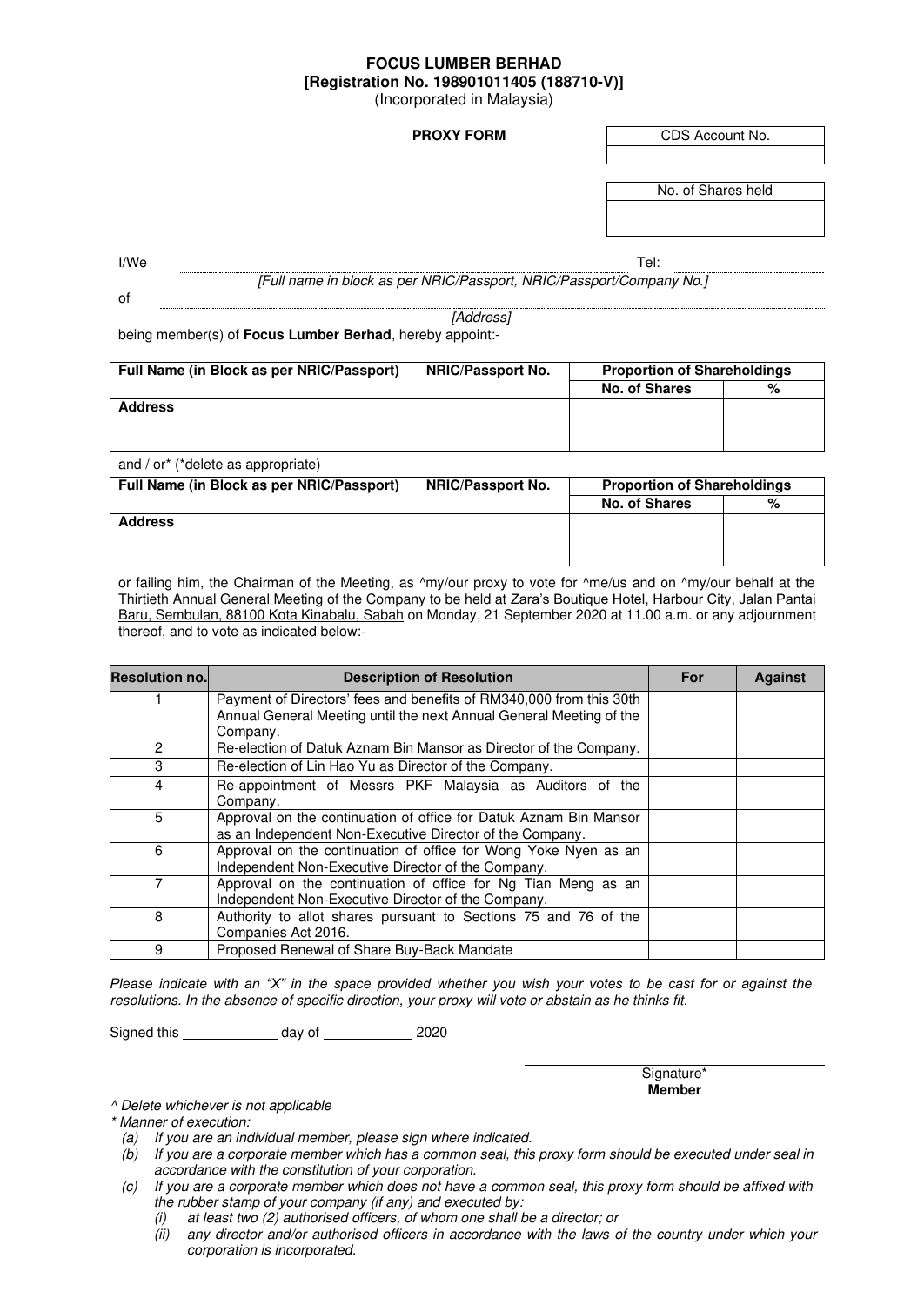## *Notes:*

- *1. For the purpose of determining who shall be entitled to attend this Annual General Meeting ("AGM"), the Company shall be requesting Bursa Malaysia Depository Sdn Bhd to make available to the Company, a Record of Depositors as at 11 September 2020. Only a member whose name appears on this Record of Depositors shall be entitled to attend this AGM or appoint a proxy to attend, speak and vote on his/her/its behalf.*
- *2. A member entitled to attend and vote at this AGM is entitled to appoint a proxy or attorney or in the case of a corporation, to appoint a duly authorised representative to attend, participate, speak and vote in his place. A proxy may but need not be a member of the Company.*
- *3. A member of the Company who is entitled to attend and vote at a General Meeting of the Company may appoint not more than two (2) proxies to attend, participate, speak and vote instead of the member at the General Meeting.*
- *4. If two (2) proxies are appointed, the entitlement of those proxies to vote on a show of hands shall be in accordance with the listing requirements of the stock exchange.*
- *5. Where a member of the Company is an authorised nominee as defined in the Securities Industry (Central Depositories) Act 1991 ("Central Depositories Act"), it may appoint not more than two (2) proxies in respect of each securities account it holds in ordinary shares of the Company standing to the credit of the said securities account.*
- *6. Where a member of the Company is an exempt authorised nominee which holds ordinary shares in the Company for multiple beneficial owners in one securities account ("omnibus account"), there is no limit to the number of proxies which the exempt authorised nominee may appoint in respect of each omnibus account it holds. An exempt authorised nominee refers to an authorised nominee defined under the Central Depositories Act which is exempted from compliance with the provisions of Section 25A(1) of the Central Depositories Act.*
- *7. Where a member appoints more than one (1) proxy, the proportion of shareholdings to be represented by each proxy must be specified in the instrument appointing the proxies.*
- *8. The appointment of a proxy may be made in a hard copy form or by electronic means in the following manner and must be received by the Company not less than forty-eight (48) hours before the time appointed for holding the AGM or adjourned AGM at which the person named in the appointment proposes to vote :* 
	- *(i) In hard copy form*

*In the case of an appointment made in hard copy form, the proxy form must be deposited at the Company's Share Registrar at Tricor Investor & Issuing House Services Sdn Bhd [197101000970 (11324-H)] of Unit 32-01, Level 32, Tower A, Vertical Business Suite, Avenue 3, Bangsar South, No. 8, Jalan Kerinchi, 59200 Kuala Lumpur, Malaysia or alternatively, the Customer Service Centre at Unit G-3, Ground Floor, Vertical Podium, Avenue 3, Bangsar South, No. 8, Jalan Kerinchi, 59200 Kuala Lumpur, Malaysia.* 

## *(ii) By electronic means via TIIH Online*

*The proxy form can be electronically lodged with the Company's Share Registrar via TIIH Online at https://tiih.online (applicable to individual shareholders only). Please refer to the Administrative Guide on the procedures for electronic lodgement of proxy form via TIIH Online.* 

- *9. Any authority pursuant to which such an appointment is made by a power of attorney must be deposited with the Company's Share Registrar situated at Tricor Investor & Issuing House Services Sdn Bhd [197101000970 (11324-H)] of Unit 32-01, Level 32, Tower A, Vertical Business Suite, Avenue 3, Bangsar South, No. 8, Jalan Kerinchi, 59200 Kuala Lumpur, Malaysia or alternatively, the Customer Service Centre at Unit G-3, Ground Floor, Vertical Podium, Avenue 3, Bangsar South, No. 8, Jalan Kerinchi, 59200 Kuala Lumpur, Malaysia not less than forty-eight (48) hours before the time appointed for holding the AGM or adjourned AGM at which the person named in the appointment proposes to vote. A copy of the power of attorney may be accepted provided that it is certified notarially and/or in accordance with the applicable legal requirements in the relevant jurisdiction in which it is executed.*
- *10. Please ensure ALL the particulars as required in the proxy form is completed, signed and dated accordingly.*
- *11. Last date and time for lodging the proxy form is Saturday, 19 September 2020 at 11.00 a.m.*
- *12. Please bring an* **ORIGINAL** *of the following identification papers (where applicable) and present it to the registration staff for verification:* 
	- *a. Identity card (NRIC) (Malaysian), or*
	- *b. Police report (for loss of NRIC) / Temporary NRIC (Malaysian), or*
	- *c. Passport (Foreigner).*
- *13. For a corporate member who has appointed a representative instead of a proxy to attend this AGM, please deposit the* **ORIGINAL** *certificate of appointment of authorised representative executed in the manner as stated in the proxy form with the Share Registrar of the Company at Tricor Investor & Issuing House Services Sdn. Bhd., Unit 32-01, Level 32, Tower A, Vertical Business Suite, Avenue 3, Bangsar South, No. 8, Jalan Kerinchi, 59200 Kuala Lumpur, Malaysia or alternatively, the Customer Service Centre at Unit G-3, Ground Floor, Vertical Podium, Avenue 3, Bangsar South, No. 8, Jalan Kerinchi, 59200 Kuala Lumpur. Alternatively, please bring the* **ORIGINAL** *certificate of appointment of authorised representative if it has not been lodged at the Company's Share Registrar earlier.*